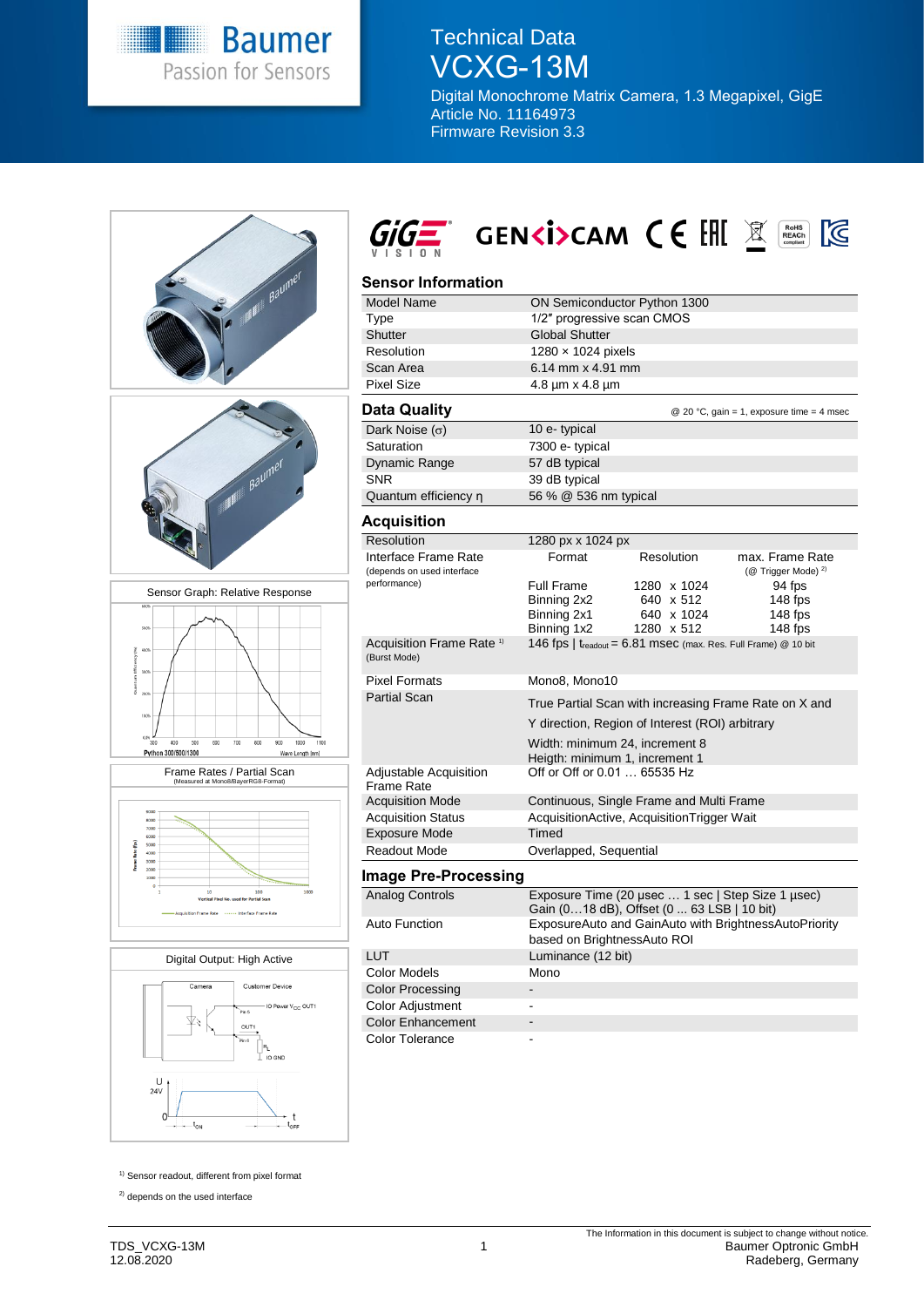







#### **Image Pre-Processing**

| <b>Binning Horizontal</b>      | 1 or 2                                                 |
|--------------------------------|--------------------------------------------------------|
| <b>Binning Vertical</b>        | 1 or 2                                                 |
| Image Flipping                 | Horizontal, vertical                                   |
| <b>Defect Pixel Correction</b> | via Defect Pixel List with up to 512 Pixel Coordinates |
| <b>Fix Pattern Noise</b>       | yes                                                    |
| Correction                     |                                                        |

#### **Process Synchronization**

| Trigger Mode               | Off (Free Running), On (Trigger)                                                  |  |  |
|----------------------------|-----------------------------------------------------------------------------------|--|--|
| Trigger Overlap Type       | Readout                                                                           |  |  |
| <b>Trigger Sources</b>     | Hardware (Line0, 1, 2), Software, Counter 1, 2 End, Action                        |  |  |
|                            | CMD (Action 1), All or Off                                                        |  |  |
|                            | fixed Trigger Delay out of treadout: 1)                                           |  |  |
|                            | 6 µsec $@$ 10 bit                                                                 |  |  |
|                            | max. Trigger Delay during treadout. <sup>1)</sup>                                 |  |  |
|                            | 12 µsec @ 10 bit                                                                  |  |  |
| Trigger Delay              | 0 2 sec, Tracking and buffering of up to 256 triggers                             |  |  |
| <b>External Flash Sync</b> | via Exposure Active                                                               |  |  |
|                            | $t_{\text{delay flash}} \leq 3$ µSeC, $t_{\text{duration}} = t_{\text{exposure}}$ |  |  |
| <b>Encoder Function</b>    | yes, via Counter and Trigger Source                                               |  |  |
| <b>PTP Function</b>        |                                                                                   |  |  |

### **Digital I/Os**

| - - - - - - - - -     |                                                    |  |
|-----------------------|----------------------------------------------------|--|
| Lines                 | Input: Line 0, Output: Line3, GPIO: Line 1, Line 2 |  |
| <b>Output Sources</b> | Off, ExposureActive, Timer1, ReadoutActive,        |  |
|                       | UserOutput 1-3 and TriggerReady                    |  |
| Line Debouncer        | Low and high signal separately selectable          |  |
|                       | Debouncing Time 0  5 msec, Step Size: 1 usec       |  |
|                       |                                                    |  |

## **Memory**

| Image Buffer        | 60 MB                                                  |
|---------------------|--------------------------------------------------------|
|                     | 16 Images (Trigger Mode) / 1 Image (Free Running Mode) |
| Non-volatile Memory | 128 kb                                                 |

#### **Network Interface Data**

| Interface                 | Gigabit Ethernet 1000BASE-T 1000 Mbits/sec |              |               |  |
|---------------------------|--------------------------------------------|--------------|---------------|--|
|                           | <b>Fast Ethernet</b>                       | $100$ BASE-T | 100 Mbits/sec |  |
| Ethernet IP Configuration | Persistent IP, DHCP, LLA                   |              |               |  |
| Packet Size               | 576  9000 Byte, Jumbo Frames supported     |              |               |  |

## **GigE Vision® Features**

|                                                  | OIY⊑ VIƏIVII I GULUIGƏ                                |  |  |  |
|--------------------------------------------------|-------------------------------------------------------|--|--|--|
| Events                                           | DeviceTemperatureStatusChanged, EventLost,            |  |  |  |
| Transmission via Asynchronous<br>Message Channel | ExposureEnd, ExposureStart, FrameEnd, FrameStart,     |  |  |  |
|                                                  | FrameTransferSkipped, GigEVisionError,                |  |  |  |
|                                                  | GigEVisionHeartbeatTimeOut, PrimaryApplicationSwitch, |  |  |  |
|                                                  | Line02 FallingEdge, Line02 RisingEdge,                |  |  |  |
|                                                  | TransferBufferFull, TransferBufferReady,              |  |  |  |
|                                                  | TriggerOverlapped, TriggerReady, TriggerSkipped       |  |  |  |
| <b>Action CMD</b>                                | yes, Action 1 for Trigger                             |  |  |  |
| <b>Frame Counter</b>                             | up to $2^{32}$                                        |  |  |  |
| Payload Size                                     | $02621664$ Byte                                       |  |  |  |
| Timestamp                                        | 64 bit, resolution in nsec, increment = $8$           |  |  |  |
| Packet Delay                                     | $0.2^{32} - 1$ nsec                                   |  |  |  |
| Packet Resend                                    | Resend Buffer: 40 MB (16 Images)                      |  |  |  |
| GigE Vision                                      | v2.0 (v1.2 backward compatible)                       |  |  |  |
|                                                  |                                                       |  |  |  |

<sup>1)</sup> Sensor readout, different from pixel format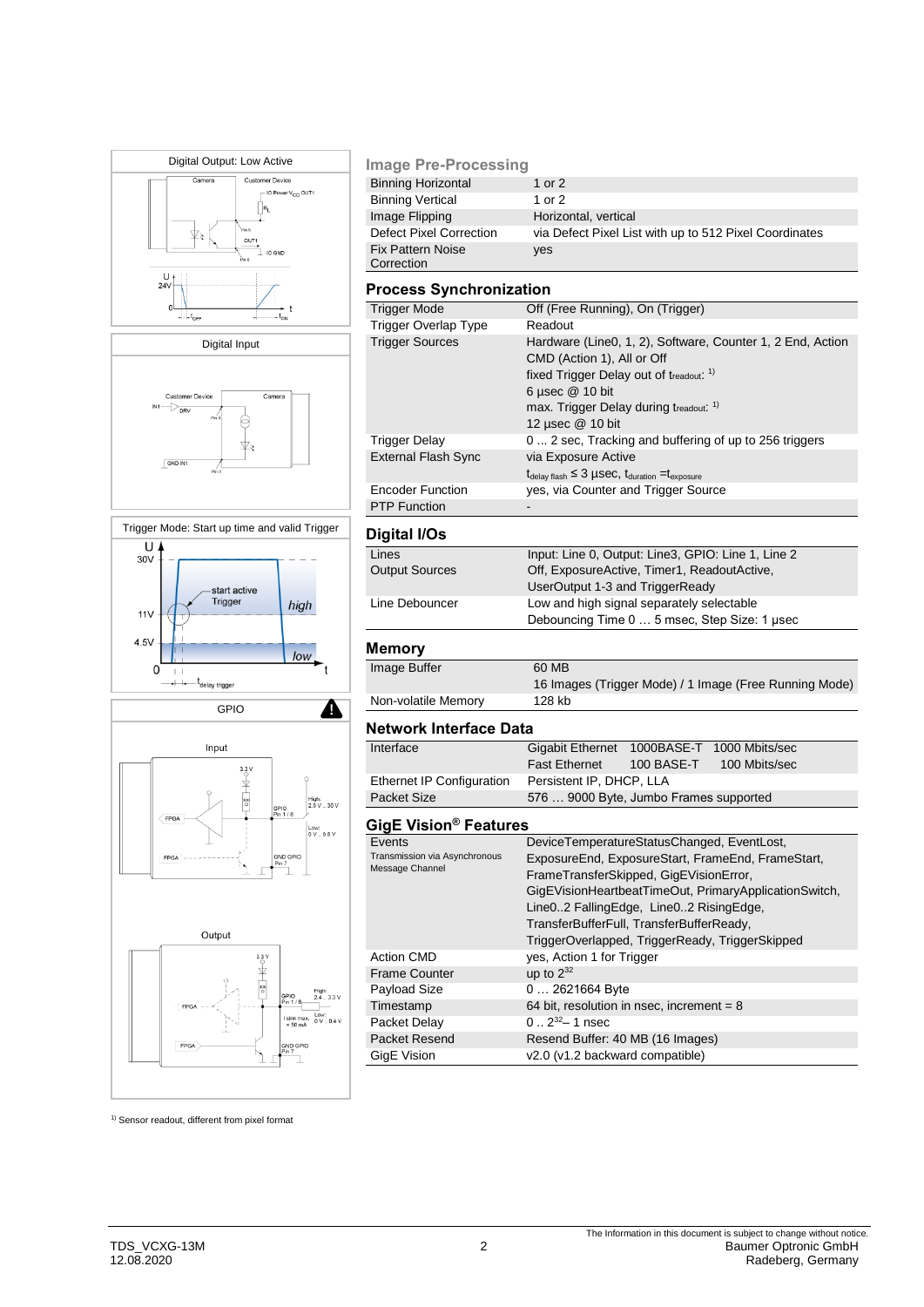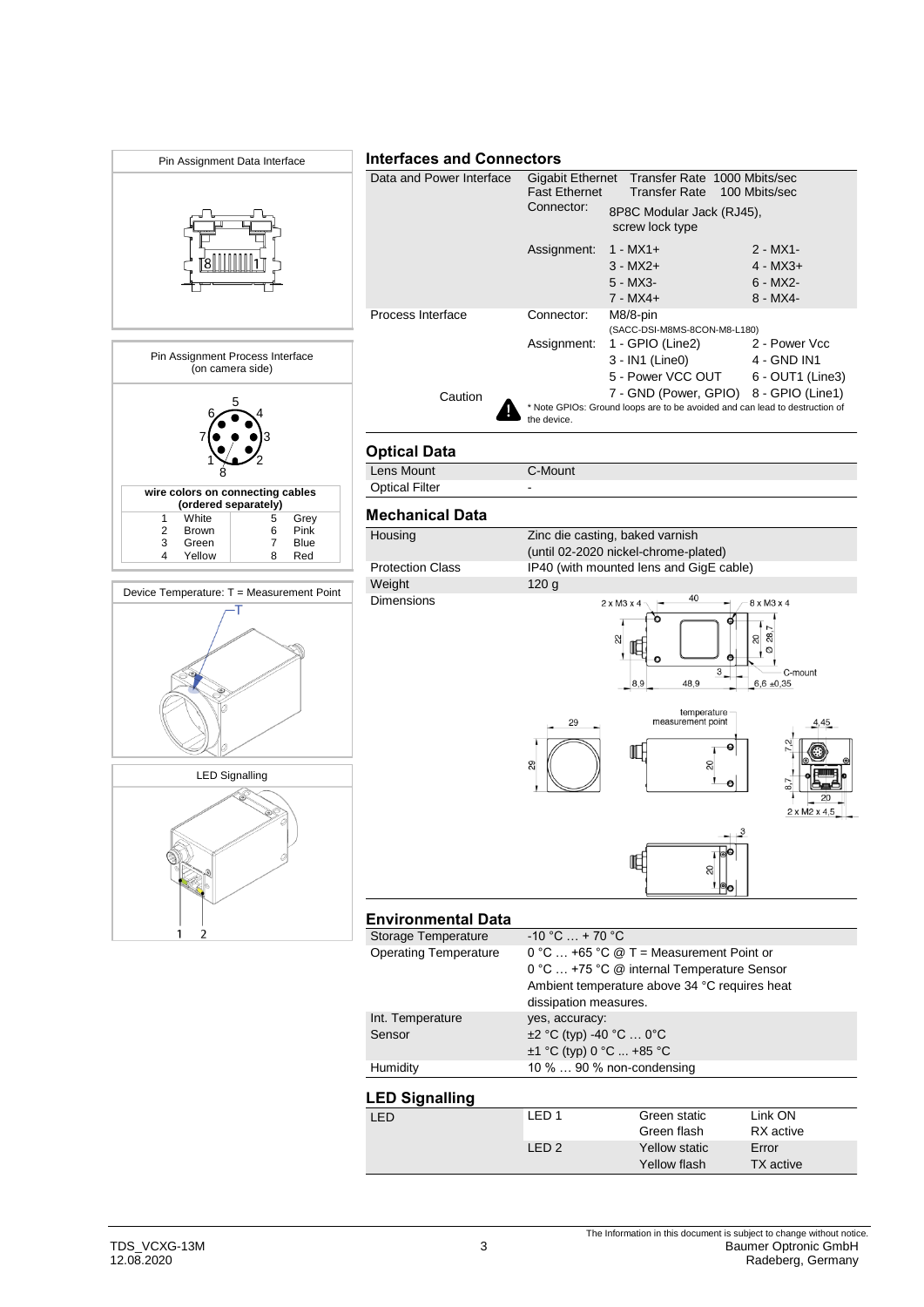## **Electrical Data**

| Power Supply (ext.)   | $VCC: 1224 VDC \pm 20\%$                                                                                                                   |  |  |
|-----------------------|--------------------------------------------------------------------------------------------------------------------------------------------|--|--|
|                       | $1: 102 205 \text{ mA}$                                                                                                                    |  |  |
| Power over Ethernet   | Class 1 device                                                                                                                             |  |  |
|                       | VCC: 3657 VDC                                                                                                                              |  |  |
|                       | $1: 63 \text{ mA} @ 48 \text{ VDC}$                                                                                                        |  |  |
| Power Consumption     | approx. $2.5 W @ 12VDC$ and 94 fps                                                                                                         |  |  |
|                       | approx. $3.0 \text{ W} \text{ } @$ 48 VDC (PoE) and 94 fps                                                                                 |  |  |
|                       | (Factory Setting "Default")                                                                                                                |  |  |
| Digital Input         | Optocoupler                                                                                                                                |  |  |
|                       | $U_{\text{IN(low)}}$ : 0.0  4.5 VDC                                                                                                        |  |  |
|                       | $U_{IN(high)}$ : 11.0  30.0 VDC                                                                                                            |  |  |
|                       | I <sub>IN</sub> : 3.0  10.0 mA                                                                                                             |  |  |
|                       | min. Impulse Length: 2.0 µsec                                                                                                              |  |  |
| <b>Digital Output</b> | Optocoupler                                                                                                                                |  |  |
|                       | $U_{\text{EXT}}$ : 5  30 V DC                                                                                                              |  |  |
|                       | $I_{\text{OUT}}$ : max. 50 mA                                                                                                              |  |  |
|                       | $t_{\text{OFF}}$ = typ. 40 µsec<br>$t_{ON}$ = typ. 3 µsec                                                                                  |  |  |
| GPIO                  | direct, without optocoupler                                                                                                                |  |  |
| GPIO used as Input:   | $U_{IN(low)}$ : 0.0  0.8 VDC                                                                                                               |  |  |
|                       | $U_{\text{IN(high)}}$ : 2.0  30.0 VDC                                                                                                      |  |  |
|                       | min. Impulse Length: 2.0 µsec                                                                                                              |  |  |
| GPIO used as Output:  | $U_{\text{Outflow}}$ : 0.0  0.4 VDC ( $I_{\text{sink max}}$ : 50 mA)                                                                       |  |  |
|                       | $U_{\text{Out(high)}}$ : 2.4  3.3VDC ( $I_{\text{max}}$ : 1 mA)                                                                            |  |  |
| Caution               | * The General Purpose I/Os (GPIOs) are not potential-free and do not                                                                       |  |  |
|                       | have an overrun cut-off. Incorrect wiring (overvoltage, undervoltage or<br>voltage reversal) can lead to defects in the electronic system. |  |  |
|                       | Ground loops are to be avoided and can lead to destruction of the device.                                                                  |  |  |
|                       |                                                                                                                                            |  |  |
| Conformity            |                                                                                                                                            |  |  |

| Conformity                                                    | CE, RoHS, REACH, KC, EAC                                                    |
|---------------------------------------------------------------|-----------------------------------------------------------------------------|
| KC Registration No. / Date MSIP-REI-BkR-VCXG-13M / 02.05.2017 |                                                                             |
| <b>MTBF</b>                                                   | 63 years $\textcircled{2}$ T = 45 °C / 40 years $\textcircled{2}$ T = 60 °C |
|                                                               | $T = Measurement$ Point                                                     |

## **GenICam™ Features**

| <b>Short Exposure Range</b> |                                                                                                                                                                                                                                                                                                                                                                                                                                                                                                                       |  |
|-----------------------------|-----------------------------------------------------------------------------------------------------------------------------------------------------------------------------------------------------------------------------------------------------------------------------------------------------------------------------------------------------------------------------------------------------------------------------------------------------------------------------------------------------------------------|--|
| Timer                       | Timer Selector: Timer 1<br>TimerTriggerSource:<br>Action 1, ExposureEnd, ExposureStart,<br>FrameTransferSkipped, Line0, Software, TriggerSkipped<br>and Off<br>TimerDelay: 0 usec  2 sec, Step Size: 1 usec<br>TimerDuration: 4 usec  2 sec, Step Size: 1 usec                                                                                                                                                                                                                                                        |  |
| Counter                     | Counter Selector: Counter 1, Counter 2<br>CounterValue: 0  65535<br>Counter Event Source: Counter1End or Counter2End,<br>ExposureActive, FrameTransferSkipped, FrameTrigger,<br>TriggerSkipped, Line02 and Off<br>Counter Reset Source: Counter1End, Counter2End,<br>$Line 0.2$ and Off                                                                                                                                                                                                                               |  |
| Sequencer                   | Sequencer Characteristics:<br>up to 128 sets.<br>up to 4 possible pathes for triggered set transitions,<br>6 trigger sources: Counter1End, Counter2End,<br>ExposureActive, Line02, ReadoutActive, Timer1End<br>Sequencer Parameters for Exposure, Gain, Trigger, ROI<br>and Output:<br>ExposureTime, CounterDuration, CounterEventActivation,<br>CounterEventSource, CounterResetSource,<br>ExposureMode, ExposureTime, Gain, Height, OffsetX,<br>OffsetY, TriggerMode, UserOutputValue,<br>UserOutputValueAll, Width |  |